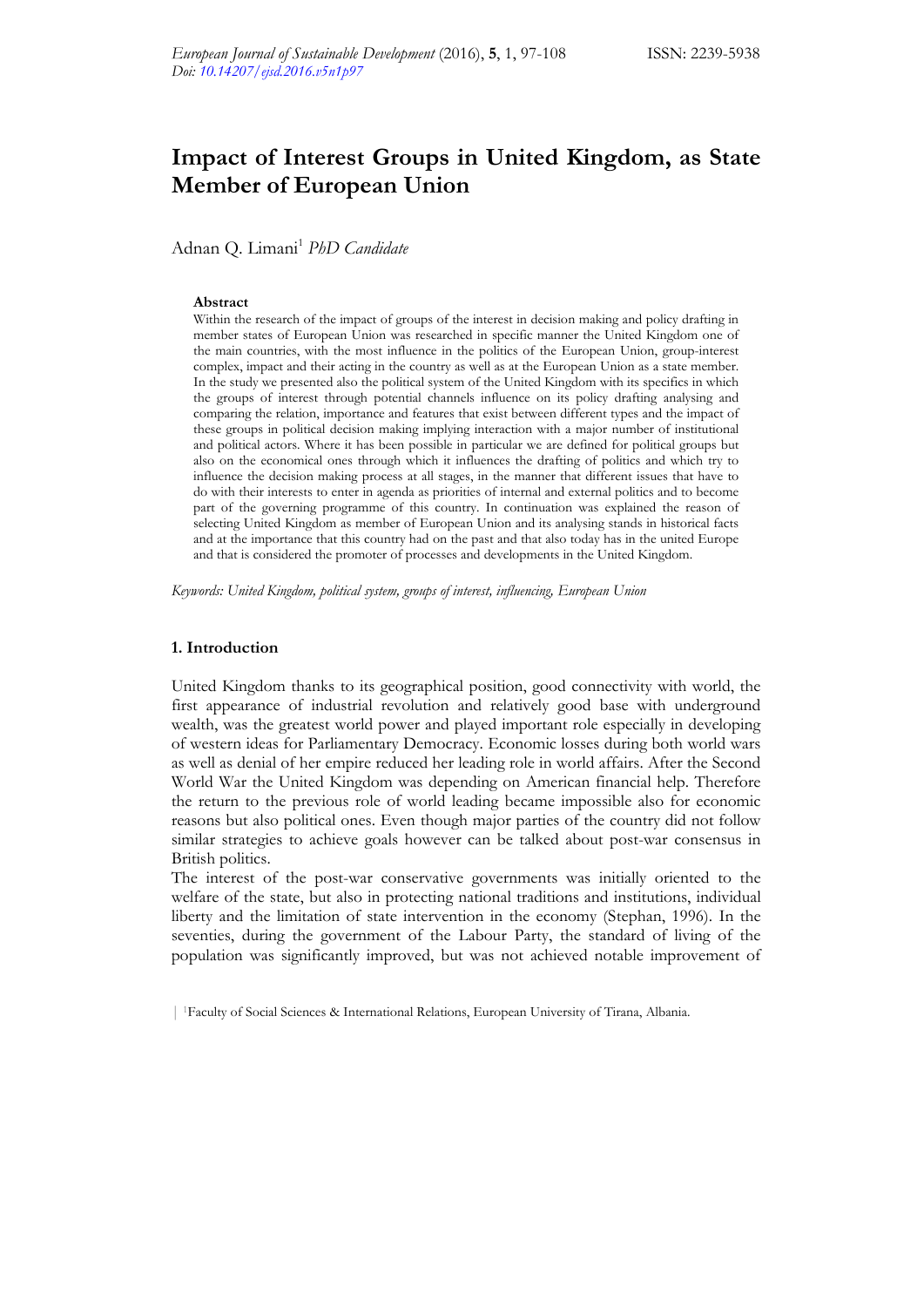economic power of the country in international comparison therefore United Kingdom on those years was considered as the ill state of Europe. With coming to power of the Conservative Party leaded by Margaret Thatcher the economic and social post-war consensus marked end of it. She opposed the power of syndicates and drastically limited their field of action through expanding legislation. The defeat of miners' strike on 1984 represents also the symbolic end of the political power of syndicates and action of their groups of interest. The politics of Thatcher (Beckett, 2006) was transformed into synonymous of a policy which engaged for a form of trade economy preferably free by the state impact but also sceptical towards European integration. Successive election success of Thatcher were not by any means the result of popularity of her social politics but of some other factors as triumph on the War of Falkland (Brown, 1987) leading power, finance and tax politics but especially the weakness of the Labour Party which even in opposition was still influenced by the old ideal of the state welfare. Researcher Grey was harsh in his critics towards politics of Thatcher and her conservatory party. He (Grey, 1994) emphasizes that the British society and institutions were deformed and turned into total servants of conservatory party. The majority of British population was not ready to accept the negative social flow of Thatcher politics. On 1997 the Labour Party successfully exploited this disposal in electoral campaign winning the elections (Heffernan, 2001). The labours' proclaimed the policy which was associated with goals of social justice and the reconciliation of the opposing sides in society. The goal of proclaimed policy was creating of conditions which would make possible for the society, first of all affected individuals, families, social groups, municipalities or interest groups to be able to help themselves.

# **2. Political system of United Kingdom**

United Kingdom, as constitutional monarchy as a head of the state has the Monarch. The politics traditionally is influenced by two-party system (Birch, 1993). Compare to other countries of the European Union it is about much modified election system. Parties in United Kingdom differently from the major part of state members of European Union are not product of the era at the beginning of democratization. The feature lies more on the fact that the parties were accepted as necessary condition for functioning of the parliamentary system of governing, was not perceived as integral and political expression of the society which should be reflected accurately but in a first place were perceived as instruments of governing and the power which make possible sustainable governing and that should bring the appropriate political leaders.Parties in United Kingdom have a judicial position of private voluntarily union and precisely for this reason it is their matter what internal structures will they choose. Principle of party governing has been stabilized since the time when the participation principle had still many limitations and when the participation in elections was still not understood as a right but as a privilege linked with certain conditions. For this reason parties went through a long period of some decades before being placed in front of the mobilisation and political integration of electorate duty through programs, organisations and ideology. The two-party system was established at the end of XVII century with the appearance of Vigs and Tories. Liberal Partywas established at 1859 as a successor organisation of Vigs,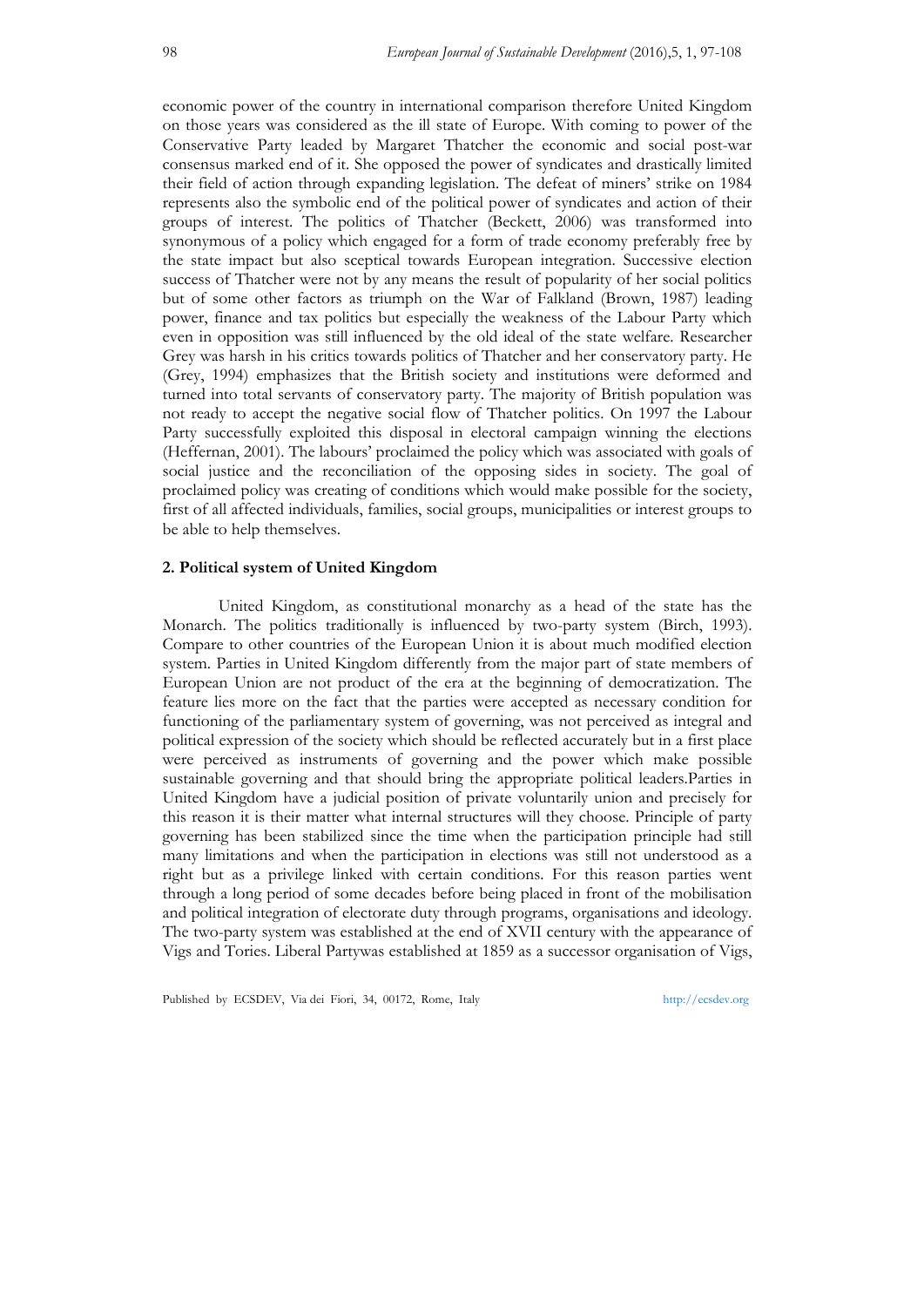was the second party by its size until the twenties and has big impact in the politics of the United Kingdom. Labour Party was established from syndicates, as their political arm under the name" Labour Representation Committee". During the process of programme and organizational renewal the party started to strengthen the internal democracy mobilizing individual members and ceasing by state interference in economy as well as by the policy against European integration.

For the two-party system of the United Kingdom we can say that is a result of democratic majority rule (Mathioy, 1967). This system underestimates two first parties as well as also underestimates other parties and eliminates the small parties. Traditionally the Conservatory Party and Labour Party develop descent rivalry between each other. The two-system of the United Kingdom (McKenzie, 1963) provides stable governing without coalitions and parliamentary crises. Has a strong opposition which is respected and functions creating anti-parallel government. This fictitious government opposes the current government in its decisions and offers alternative solutions. The opposition party does not invest in bringing down the government, but in benefit for electorate at the next elections. The UK system of government for centuries was considered at home and abroad as a guidance system (Mathiot, 1967).

The parliamentary system of government of the United Kingdom is based on strong democratic tradition, which has been copied in many countries around the world and is a legacy of the British Empire (Silk, 1989). In United Kingdom for the first time was presented the parliamentary system of government and state rules of representative democracy based on parliamentary. Key features of the parliamentary system of United Kingdom are: the rule of the majority, the two-party system, bicameral parliament, opposition action and strong position of the Prime Minister.

The UK parliament has bicameral structure or two-chambers. It consists by two chambers by the House of Communes and the House of Lords. House of Lords numbers totally 702 members and most of them are elected by the principle of heritage (Shell, 2007). This parliament represents the misbalanced two-room model because the effective power is concentrated in the House of Communes, while the House of Lords have more formal and ceremony character. The House of Communes presents the representative election chamber as main pillar of the parliamentary system. Has extensive legislative competencies (Porritt & Annie, 1903) chooses and supervises the work of the government, adopts decisions with which determines financial and monetary politics and performs other parliamentary functions as the political control on the Government and taking into interpellation the Prime Minister.

Queen of the United Kingdom has formal authorities in relation to the parliament. She formally convokes and with the proposal of the government takes the decision on dissolving the parliament, gives consent and makes formal signature of laws and appoints the Prime Minister. Report of government with the Monarch is based to their mutual close cooperation, since these two institutions have executive power (Ashley, 1998). The Parliament appoints the Prime Minister which for his work should notify the Queen. The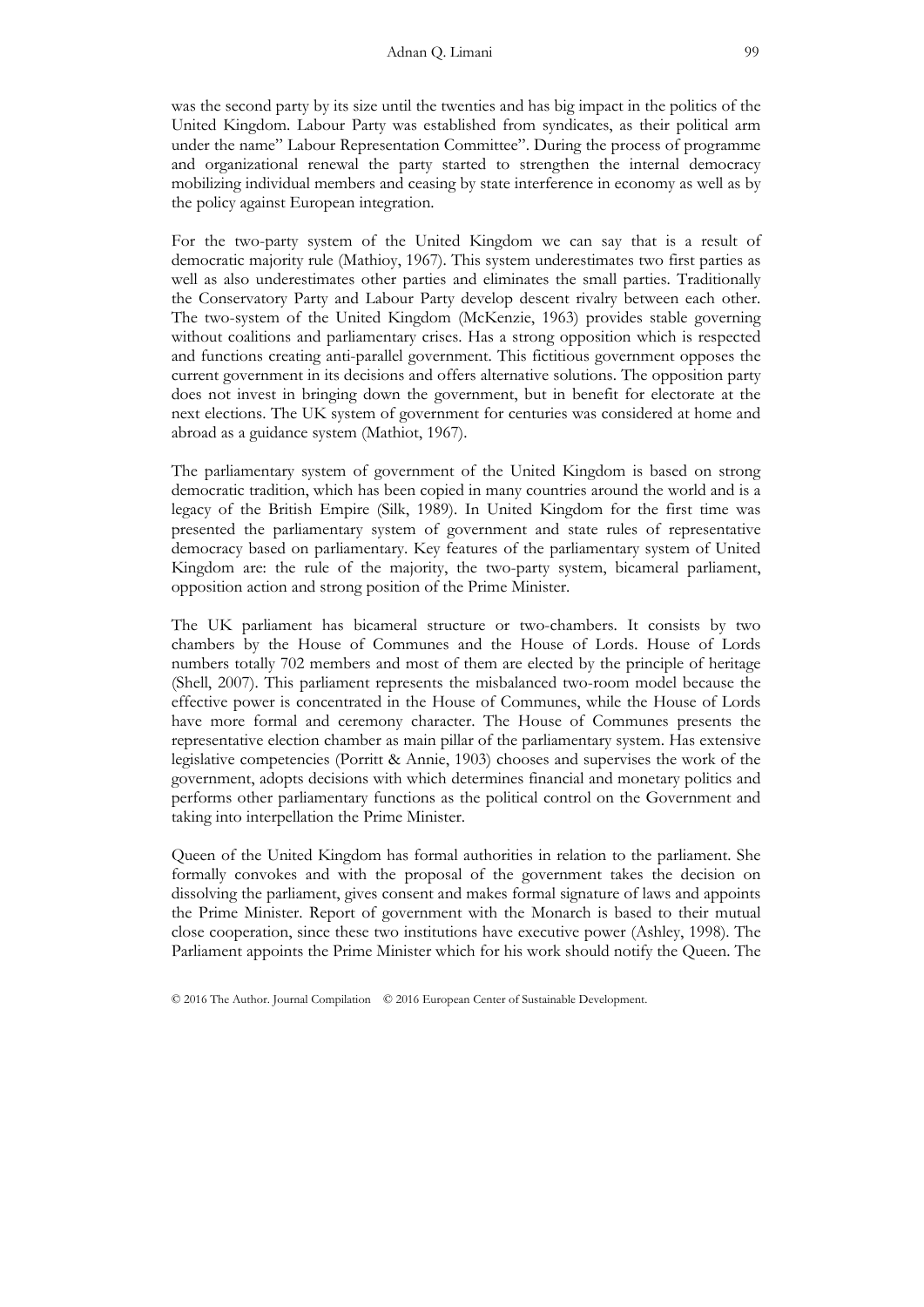Queen for all internal and international matters should consult with the Prime Minister, also when she presents at Parliament is obliged to defend government stands. The authorisations of the Queen in the field of internal and international politics are very limited and have formal character.

The government of United Kingdom represents the main pillar of parliamentary system and is closely related to the Queen and the House of Communes with which is mutually limited in performing of functions and for its work carries double responsibility towards the Parliament and the Queen. United Kingdom government based to the customs and mandatory tradition should consist exclusively by parliamentarians in international comparison has an unusual formal gap of power (Beloff & Peele, 1980). It is typical model of majority ruling. Members of the House of Communes are selected directly based to the principle of majority, the whole country is divided in 659 election units and the winner is declared by the votes of the candidate that is first on the list. In this way the party which was declared as winner in more than half of the election units. This system encourages major parties and suffocates the ambitions of small parties. In parliamentary practice such system is named two-party system or bipartismbecause provides political domination of two political parties. This system of democratic majority rule creates strong and homogenous opposition. Here affects the election system which transforms a few votes in absolute majority of mandates, the lack of federal antigovernment, lack of constitutional court, the control of the Lower Chamber based to the parliamentary regulations of the work from the cabinet as well as the limitation of the possibility of veto of the Grand Chamber. Unlike the composition of the government based to the principle of power division known in other countries members of European Union, the UK system of governing is characterized also by numerous power limitations. On the day of elections for the members of the House of Communes voters declare also for the person that will be the Prime Minister and on this occasion the leader of the winning party automatically becomes Prime Minister (MackIntosh, 1992). The Prime Minister and its cabinet formally are being appointed by the Queen. The government and the cabinet traditionally are selected by the members of the party of the Prime Minister. The executive power is performed by the Prime Minister and its cabinet. They give oath in confidential council of her Majesty and become ministers of the Crown. Due to the fact of application of the parliamentary two-party model are not known the governments of the coalition. Opposition parties usually do not take part in composition of the government. The Prime Minister presents the main political figure (Kavanagh, 2000). He at the same time is also the president of the party in power, directs executive, internal and external politics and in coordination with the Monarch takes important constitutional and political decisions. In the competency of the Prime Minister along with the proposal of ministers is also their dismissal and removal.

One of the main principles of the political system of the United Kingdom is also the sovereignty of the parliament. Here is varies the United Kingdom by the most of democracies which function based to the principle of sovereignty of people. Based to classical formulation the parliament has a right to adopt and abolish every law and outside of the parliament there is no organ or person that has legal right to change or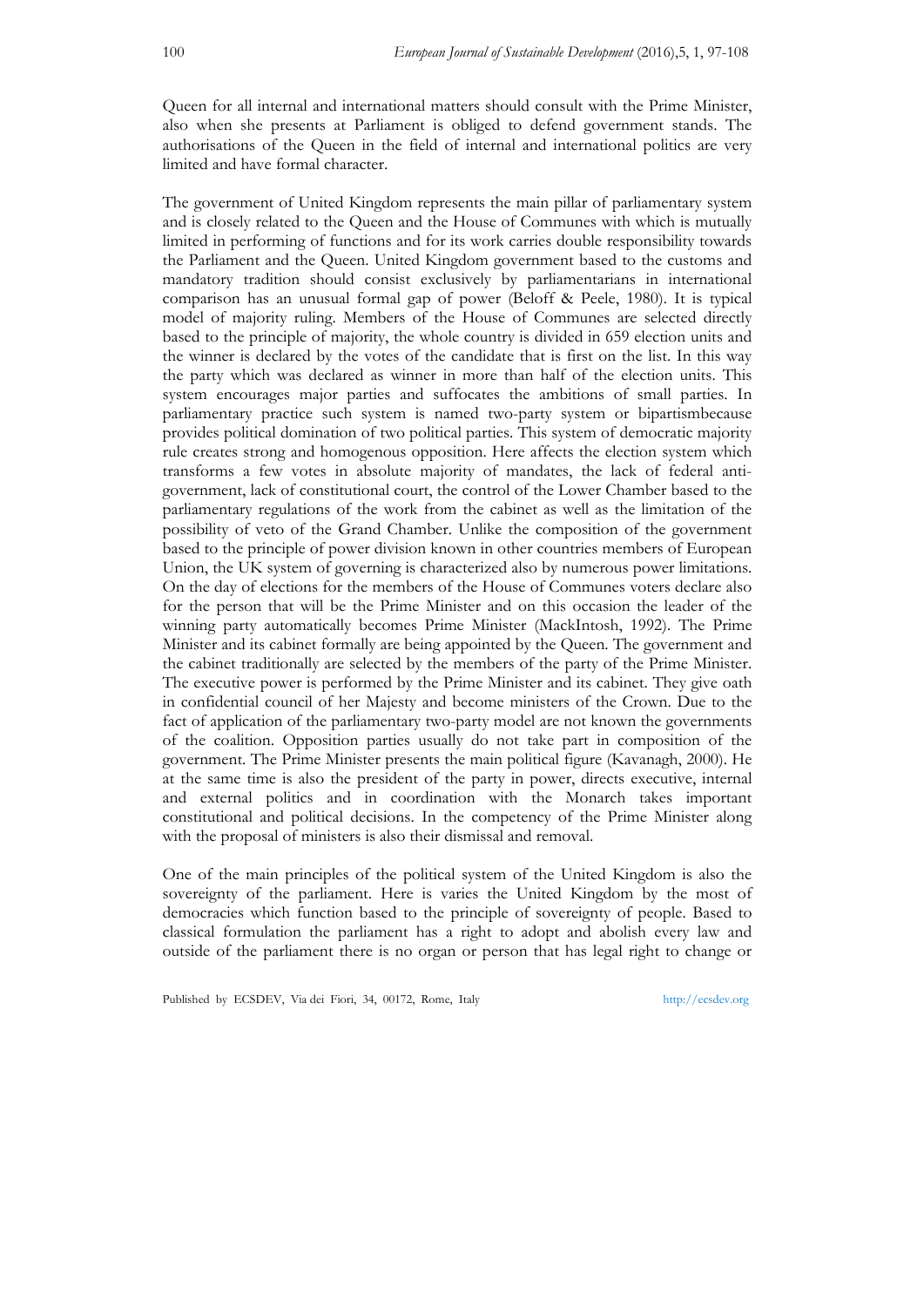ignore the decisions of the Parliament (Allan, 2015). As for the report between the government and the Parliament, this report is expressed in the right of the Parliament (House of Communes) to form and perform total control of the Parliament and the work of the government.

Although there is no written constitution the United Kingdom identifies as constitutional monarchy. The Constitution of the United Kingdom (Bradley& Ewing, 2003) complies with constitutional norms and includes "the operation of complicated overall state machinery". Parliamentary democracy is based on the simple fact that the United Kingdom has not made up yet the step from the sovereignty of the parliament in sovereignty of the people. On the one side cause of not existing of a written constitution (Morrison, 1966) he is the only protector of orienting of general welfare and exclusive keeper of British democracy and the individual rights. On the other side major fraction of the Lower Chamber applies implementing selected and specific policy initiatives, foreseen by the government for which there is no obstacle action, no constitutional right guaranteed by law, neither the individual nor for the political institutions outside the Parliament.

#### **3. Groups of interest in United Kingdom**

Important factors in political life of the United Kingdom present also the groups of interest respectively groups for pressure. Their existence and performing is visible as on the local level also on the global one. They are oriented to promote interests of the special groups in wide public sphere respectively in political ones. Many groups for pressure favour or help certain parties during political races or in election campaigns. The activity of those groups is oriented towards establishing centres and especially in Parliament, government, state administration and on the parties.

In most recent timegroups' favour or help certain parties and are more and more oriented in direction of the government that is reliable indicator of the true location of the power. Usually these groups act in government committees through representatives (syndicate is represented in around 60 such committees) giving opinion in researches ad hoc which government organizes or through preliminary consultations in case of certain proposals of the government. Impact at the party is accomplished mainly in giving the financial support or with participation in compiling the party programme. Unlike from the impact that is being made in parliament, government or the party and which in most of the cases is called the old lobby exists also the impact in public opinion which is known as new lobby (Baumgartner & Leech, 1998).

Complex interest-groups in United Kingdom are distinguished by theirimplicit in USA or by the similar systems with it. The causes are multiple here we can emphasize two basic ones. First the organisation of power in USA (Theen& Wilson, 2001) is more different and more convenient for acting of groups of interest than the one in United Kingdom. Designed more widely with institutional and practiced principle of dividing the power and of major equality of channels for articulation of interests, groups of interests in USA allow more access and opportunities than their sisters in United Kingdom. Secondly the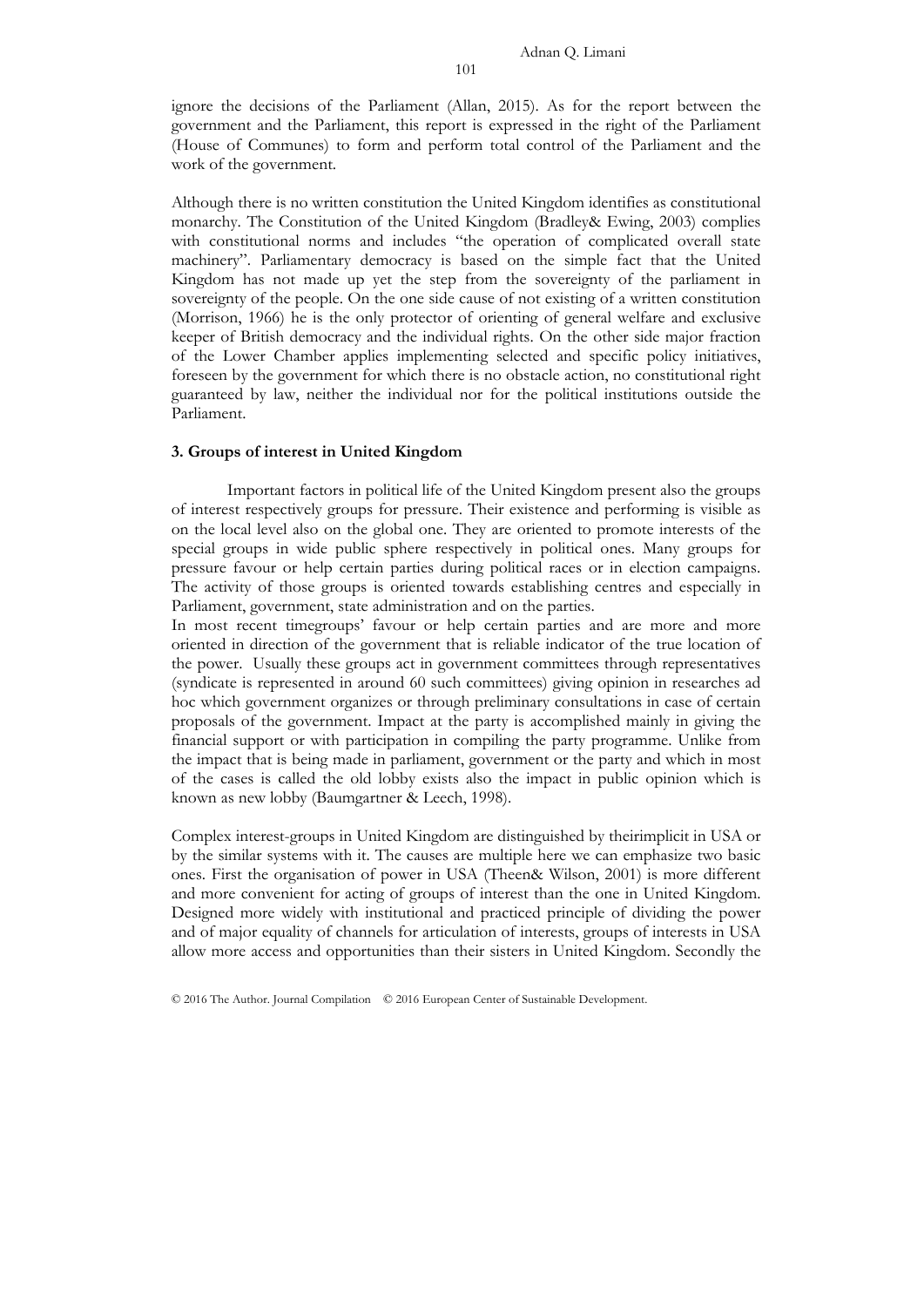diffuse character respectively not stable and in most of the part periodic activation of parties offers more possibility and space to American groups of interest for their intensive political activities, permanent and influencing. For this reason was developed and almost was institutionalized whole system of lobbying and lobbers which supply congressman and other political powerful deputies with different profits with aim of obtaining their support for interest of lobbying clients.

Forms and aims of activities of the groups of interest in United Kingdom can be from the most various. They can give support and to agitate in elections for aspirants or certain political candidates or to help financially parties and certain candidates in election campaigns as well as in other cases. They also take part in giving proposals and even decide on some issues for which they are interested as well as to supply with information and professional help certain political deputies (Richardson, 2000). Different groups can also influence in obstruction and promoting of efficiency in accomplishing of some political affiliations. Small benefit or insufficiencies can have decisions or activities of political elite if their decisions are not implemented in basic organisations of life and work in one society. A good portion of these basic organisations represent the group of interests. Different groups of interest can be also initiators to undertake certain activities and for that reason forming of special groups of interest which will work for accomplishing of these ideas. For an individual to achieve accomplishing of some his ideas needs a broader group and a collective effort and also groups in certain manner are form of participation of citizens in politics.

An open and democratic society is rich with what some authors call potential interest groups. Potential groups are groups which are formed on the occasion of the presentation of an issue which requires solution. They may be support groups, or groups to resist a political decision or an act.

With increasing activity and impact of politics in social flow was increased also the impact of groups of interest. Need for competent government also with influence, requested major attention of the government towards groups of interest, as instances of high professionalism and source of knowledge for some aspects of economic development and the general social development. Today it cannot be imagined that one ministry of education or health ministry that can carry out its functions without having closer consultation and support in institutions respectively in respective scientific and professional organisations. For this reason it is not appropriate that a country developed as United Kingdom before more than three decades had formed a relevant advisory authority in which were engaged different experts from different fields and of different groups of interestto take part in preparations for adopting and implementation of certain decisions. This phenomenon and practice of political advisory organs is not available for all and is not attractive for all. It inclines and results in neo-corporate model of setting in which the interests have role and direct impact in decision making and the implementation. Such model implies significant amount not only of cooperation but also of trade between the representatives of different spheres and activities. Some politicians as Margaret Thatcherwere attracted by such political model. In their opinion this model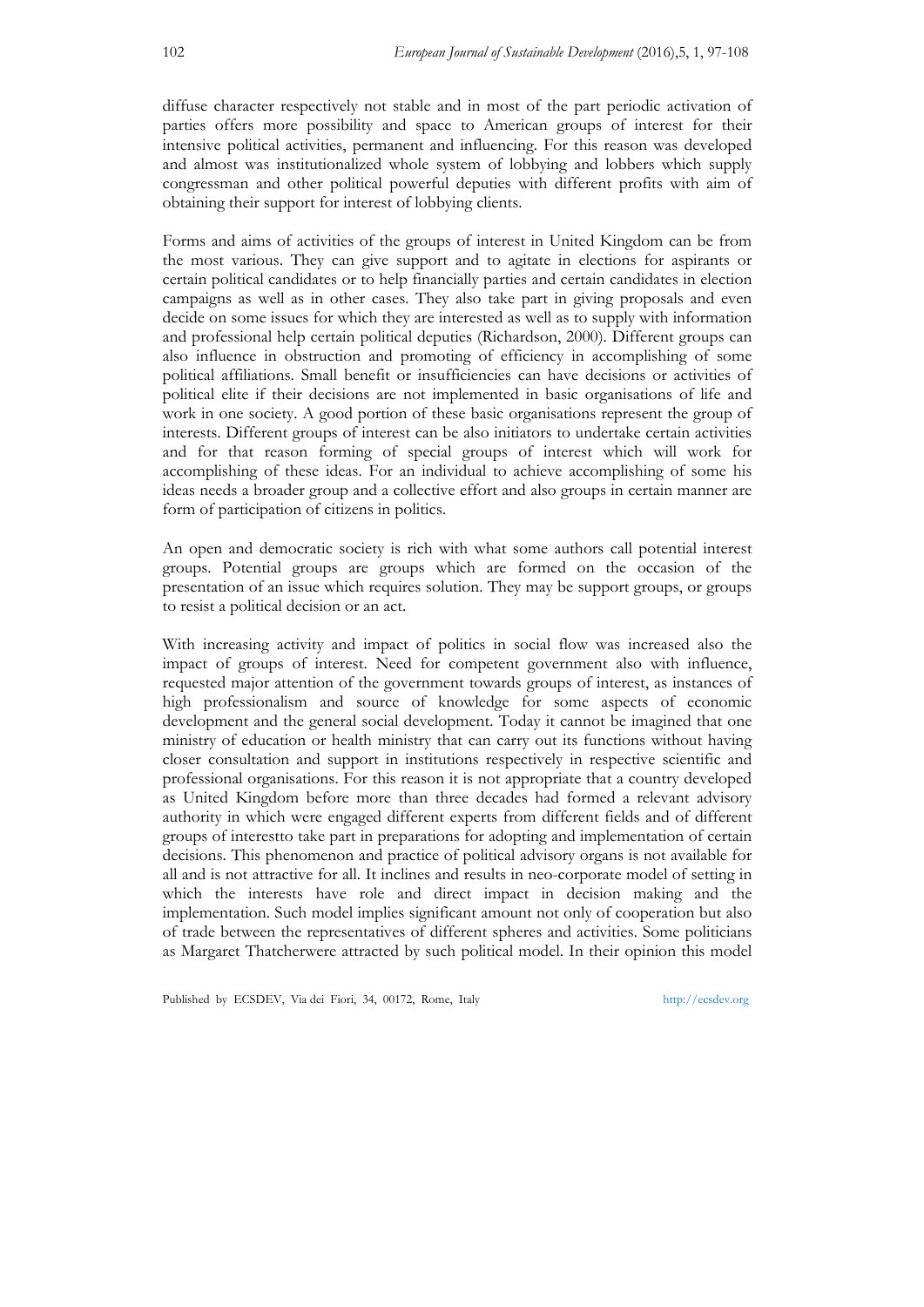narrowed the framework and scope as well as the impact of political establishment. It seems that such model did not respond to the powerful and personalized leading as existed at the time of Margaret Thatcher. It is not random that in large extent she extinguished such advisory organs. But by extinguishing of these organs she did not succeed to completely remove them from the governing system. They survived her ruling and took the momentum and the reason for their important helping role in operating of new political garnish.

It is important and interesting to mention also some innovation in the structure and acting of groups of interest in United Kingdom. In recent times the enormous interest groups in UK are being diminished underway and is giving birth to whole new galaxy of small and movable groups. Maybe this trend has inspiration and example the American system of groups of interest. Many small and major groups request and practice direct contacts without mediation of their previous organisations, mammoths and placement form top with certain links of state organising. These groups are led by the party interests and request their promoting in the higher layers of politics. It seems that these caregroups are supported by citizens in greater extent than before.An important novelty in the structure and operation of groups of interest in the United Kingdom is the return of a major orientation of their activities to the wider global organizations, respectively to regional organizations, in particular towards the European Union. Along with this is developed also one new lobbying mechanism which will be adopted for greater possibilities of impact in decision making in European Union. It remains to be seen what effect will have this in internal lobby reports and of these "exported". In United Kingdom we see a whole constellation of ramification of groups of interest but special place occupies so-called big triad (big three): Congress of Syndicates *(Trades Union Congress)*, Confederation of British Industry *(Confederation of British Industry)*and Farmer Organisation (Grant, 1989). Based to its power is differs *Trades Union Congress* (TUC), as powerful organisation. This organisation is closely connected with Labour Party. Its members are automatically also the members of Labour Party. In this syndicate is participator the National Syndicate of teachers as well as some other organisations. Besides the syndicates of employees exist also associations of employers. Is distinguished the Confederation of British industry which is close with Conservatory Party. This association numbers above 12.000 companies as members. From Organisation of Farmers it is worth to mention National Union of Farmers.

Once powerful trade syndicates of employees of the United Kingdom, with the coming to power of the Conservative Party, they began to weaken. But this did not only contribute to power and Margaret Thatcher's Conservative government, for there were also other reasons. It should be noted that the power of syndicates in the new time has decreased in all developed countries. This has to do with the decrease of the number and the impact of working class. This proves also the fact that during 1985 the syndicates included above half of the employees of the United Kingdom while in the beginning of this century less than 26 percent of the working population. This must be added a slightest interest for syndicate and of the small part of the employees that remained still there. This is not anymore a prestigious and powerful organization what was only few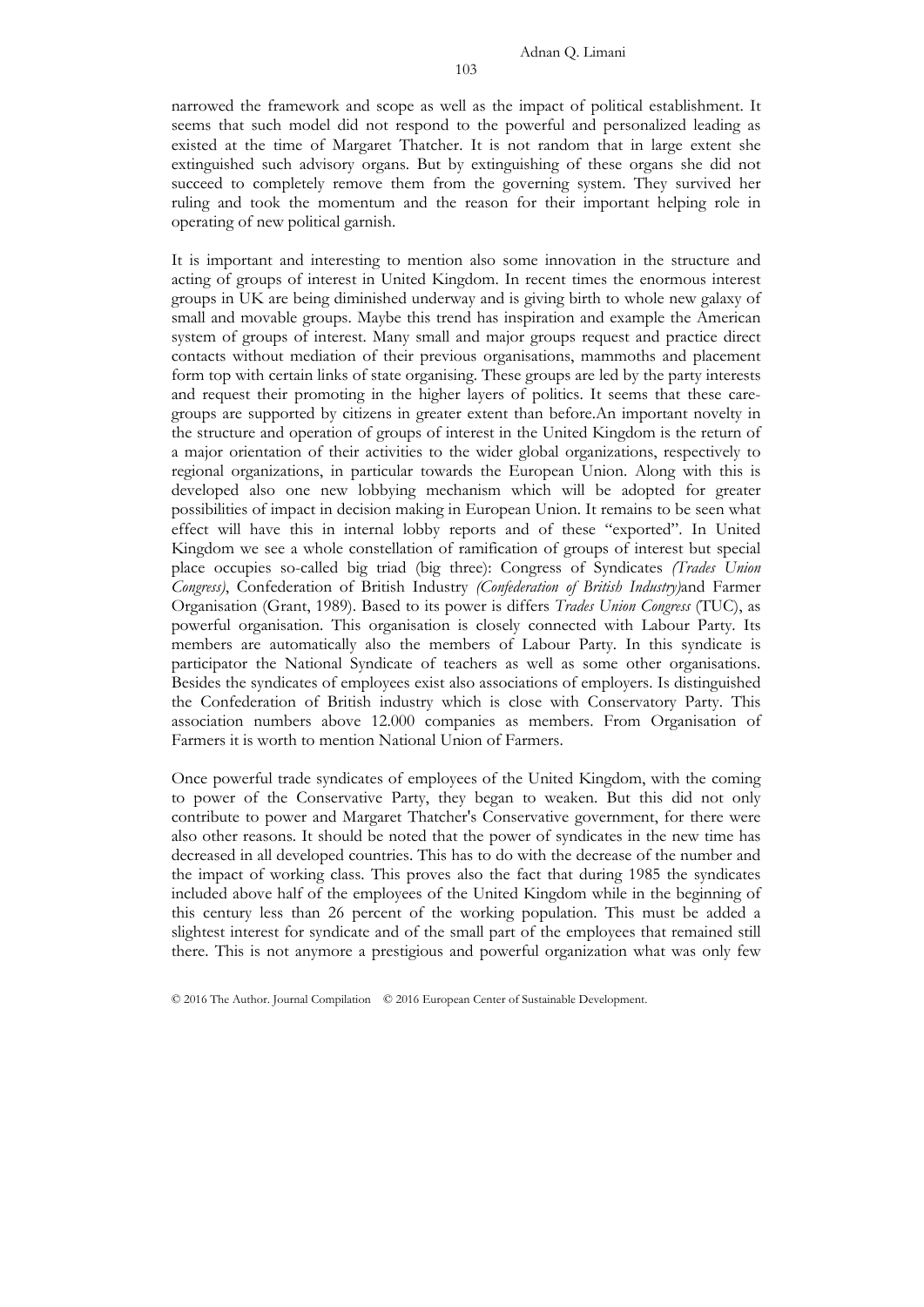decades ago. Maybe also the politics of new labours' contributed to the interruption of the connection between the Labour Party and the syndicates. Syndicate organizations still have the half of the votes in the Labour party conference but the electoral body is not so important and with influence as it was before. Also the financing the syndicates of Labour Party decreased significantly. Leaders of labours' more and more are getting distanced and request independence from syndicates. Fall of the role of syndicates contributed also the restrictive legislation of the Prime Minister Margaret Thatcher.

Besides small and big groups it is worth to mention also the groups that are formed in some sectors of the society, but big number of small groups does not minimize the impact that has the Big Three syndicate. It is not difficult to know the causes. Firstly is their numeric power which comes to the expression in the most important political event, during elections; afterwards these organizations have in their ranks also personalities with major influence in politics also in other spheres. From the other side should be having in consideration that these major organizations from inside are very heterogeneous and it is difficult to build on them a unique politics. This minimizes also their impact on the political elite as well as in politics in general. Even though they present important part and factor in democratic society the groups of interest have their limitations. By limitations usually is emphasized that they can act openly in transparent way but also not being noticed, secretly. Already is understood that secret action and negotiations of groups of the interest with state institutions is difficult to be controlled. This is often the manner for what cannot be accomplished publically to be accomplished secretly. However it should be kept on mind that all groups of interests are not the same neither interests that they represent. Groups that are materially good and that politically are stronger based to the rules are better organized and infiltrate very easily to the centre of political power rather than weak groups as groups of poor's, elderlies, children's, consumers or certain groups of minorities. This can be transverse road of protecting the certain inequality of society. Also it is not guaranteed that leaders of groups of the interest every time will present the interests of the groups respectively interest of the majority of the group (Andreas & De Biévre, 2007). For this testifies many examples by the practice of small groups and also of major groups of interest. As conclusion it is worth to mention that certain deficiencies do not achieve visibly to damage the overview for the groups of interest as of one factor and important, dynamic and democratic part of society.

#### **4. United Kingdom as state member of European Union**

European Union was created as framework and coordination tool of economic activities between several states of Western Europe. Her first members practically the establishers were France, Western Germany, Italy, Belgium, Netherland and Luxemburg. United Kingdom joined the negotiations in which was created European Coal and Steel Community (ECSC)but did not participated actively in its activities. For this attitude of United Kingdom there are several reasons. Firstly a major number of British people do not feel as Europeans. Secondly the United Kingdom still did not wake up from the dreams for its imperial size and power. She wants wider trans-European framework for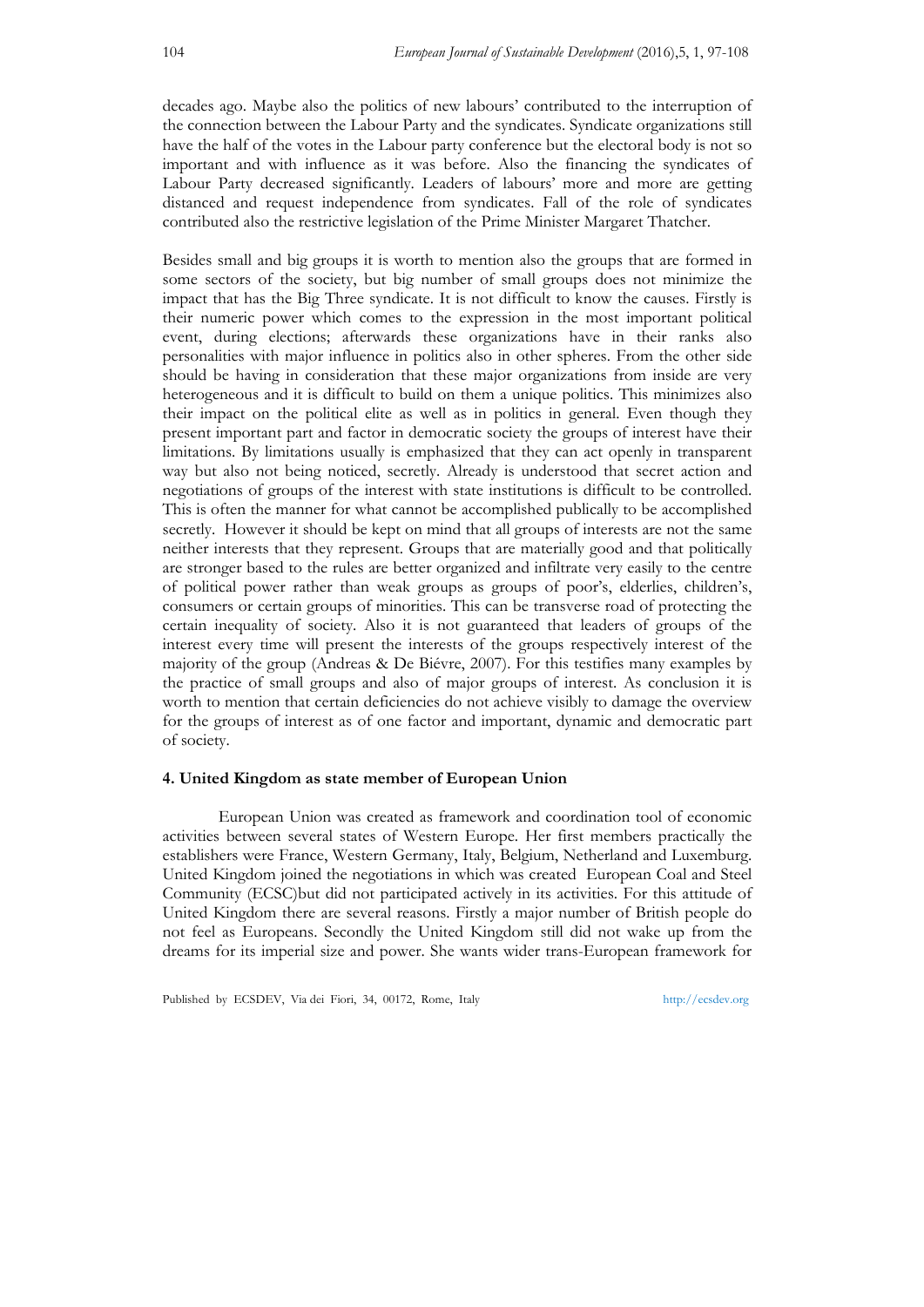its effectiveness. Thirdly the United Kingdom wants to walk on two legs: one American and the other European. Thus she makes efforts to empower in greater extent to rely on the first leg. But she is aware that in one leg however powerful can be cannot stand for long time. It seems that long-term political strategy of United Kingdom will be taking the role and the place of mediator between United States of America and Europe. When European Coal and Steel Community (ECSC) converted to European Economic Community (EEC) respectively European Common Market the United Kingdom was reserved towards it. According to the opinion of analysts the first union as well as the second union were successful and contributed in protecting and developing economy of the Western Europe. These successes intrigued the United Kingdom. She could suppose that would have economic profits but feared that entering in European district she would damage chances for her aspirations out-European and over-European. For this reason she tried to find exit in creating of a competitive organization of the European zone for free trade such as EFTA (Organization of European zone for free trade). This was suitable framework for use of some advantages in cooperation with European countries. But soon was understood that EFTA did not comply its requests and started intensive negotiations about the entry of United Kingdom inEEC. The French president of that time Charles De Gaulle was fervent opponent of UK's entry in the Community. After his death while Prime Minister was Edvard Heth a convinced European on 1973 the United Kingdom had won the membership on EEC ( Theen & Wilson, 2001).In the referendum of 1975 it was confirmed the desire of the people to continue membership in the European Union. The popular and very successful leader of Labour Party Tony Blair in great extent tried to include more his country in European Union. The UK reserves as well as oscillations for surely influenced and were obstacle that United Kingdom in this community to gain more privileged position.

The mood of the majority of United Kingdom population for European integrations was not and is still not in satisfactory level. The researches made time after time show a small support of citizens for European Union (Eurobarometer, 2015). According to them 41 percent of British people think that membership in European Union is welcome. This mood in United Kingdom is no different from the mood in France or Germany. Also the disagreements between of some EU members bring in question the constitutional regulation and the higher degree of integration. The major part of UK elite is not convenient in the orientation directed at the higher social protection and more and more controlling the top of European economy, for which try France and Germany ( for the issue of continuation or non-membership in European Union in United Kingdom planned to organize nationwide referendum).

### **Conclusions**

 On the past the groups of interest and lobbying did not have backup, support and neither the proper evaluation. The groups of interest were considered as contaminating factors of the political space, while lobbying was considered as something not clean and amoral action, which did not facilitate but in contrary hinder the solution of the key problems of politics and society. Today these assumptions do not stand because every

<sup>© 2016</sup> The Author. Journal Compilation © 2016 European Center of Sustainable Development.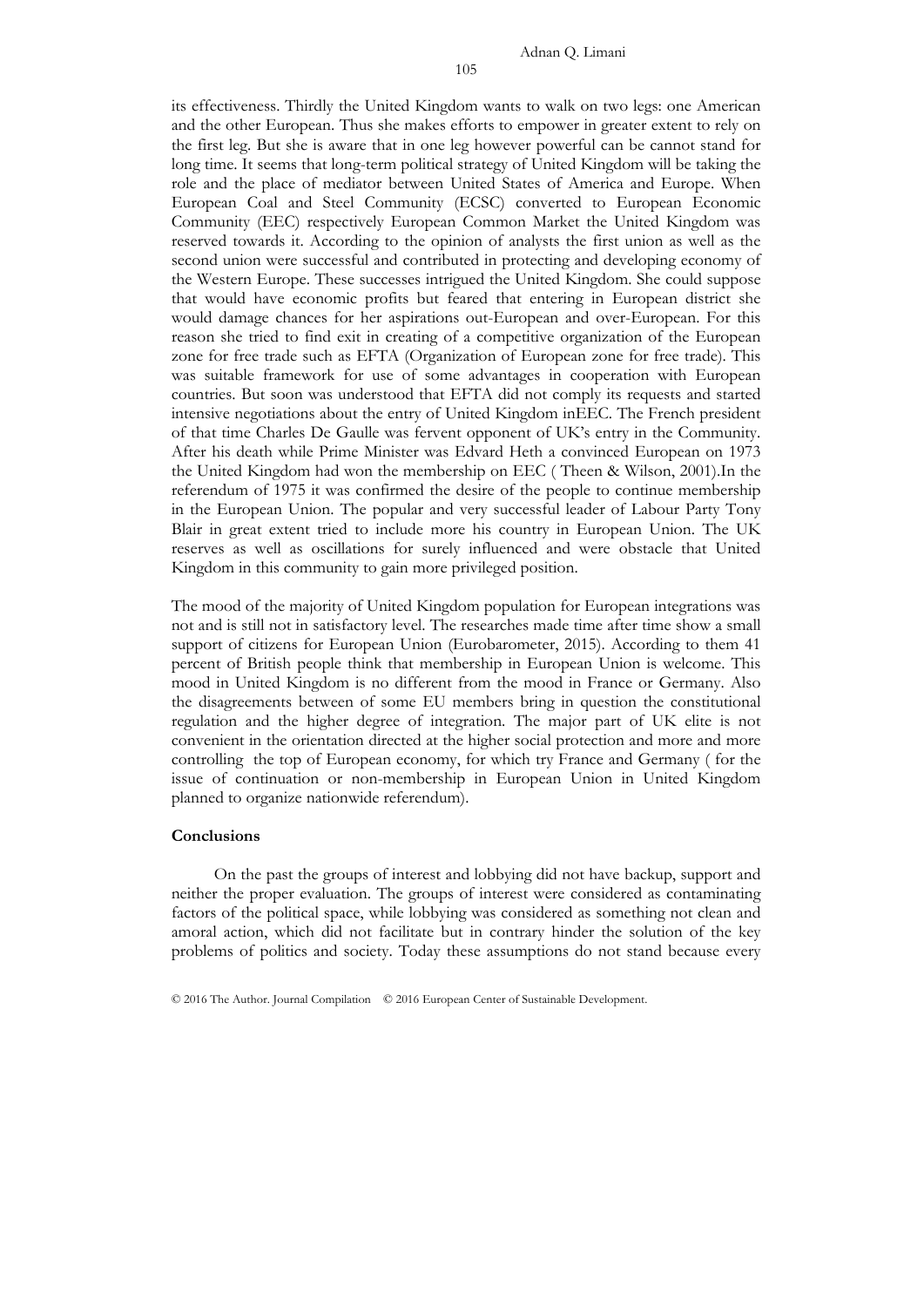sector in member states and especially in European Union is covered with at least one of his representatives. Afterwards major increase of the numbers of groups of interest and expansion of lobbying in Europe is explained not only by recognizing the increasingly large lobbying as an element of the normal democratic process, but also the fact that lobbying impacts on deepening integration within the European Union, it is the transfer of responsibilities increasingly larger countries member institutions of the European Union.

At the end of the last century the impact of groups of interest and lobbying in Europe have been in its beginning and involves a small group of people which associated only some friendly relationships. However intensification and accelerated European integration dynamics gave powerful push the forming of groups of interest and lobbying and today in United Kingdom as a member state of European Union also in other member states is present a valuable circle, wider, very competitive of groups of interest for lobbying. Today when financial impact in law adoptions and decisions in member states and especially in European Union estimates in several billions euros, the number of different groups of interest and their professional lobbyers is increasing every day more and more. It also includes independent consultants, a large number of civil society organizations, representatives of industry, various commercial associations, syndicates, lawyers companies and similar. With this large number of different groups which try through lobbying to influence in drafting of politics of member states and especially of European Union, the Brussels became important headquarter for acting lobby where gather lobbyers not only from all levels within member states, candidate states and potential candidates for membership but also from other continents as well.

In political life of United Kingdom different groups of interest for politics as well as the economics appear as important factors. Complex group-interest differs from systems that are similar with USA system. Characteristic for United Kingdom is that has disciplined parties as well as party discipline is precisely the factor that narrows possibilities of impacts of groups of interest and especially to deputies. Deputies are obliged to vote as the leader of the party decides. This is the reason that target of lobbying impact are parties leaders.

Activities of groups of interest should be appreciated as major potential to cure or at least to improve the concept of democracy. Groups of interest are valuable help of democratic processes in United Kingdom as member state in European Union. They should be accepted as such along with lobbying which should be controlled and regulated by appropriate respective legislation. The role of groups of interest in decision making and in politics drafting of member states as well as European Union itself is positioned, necessary and serves the social democratization in general.